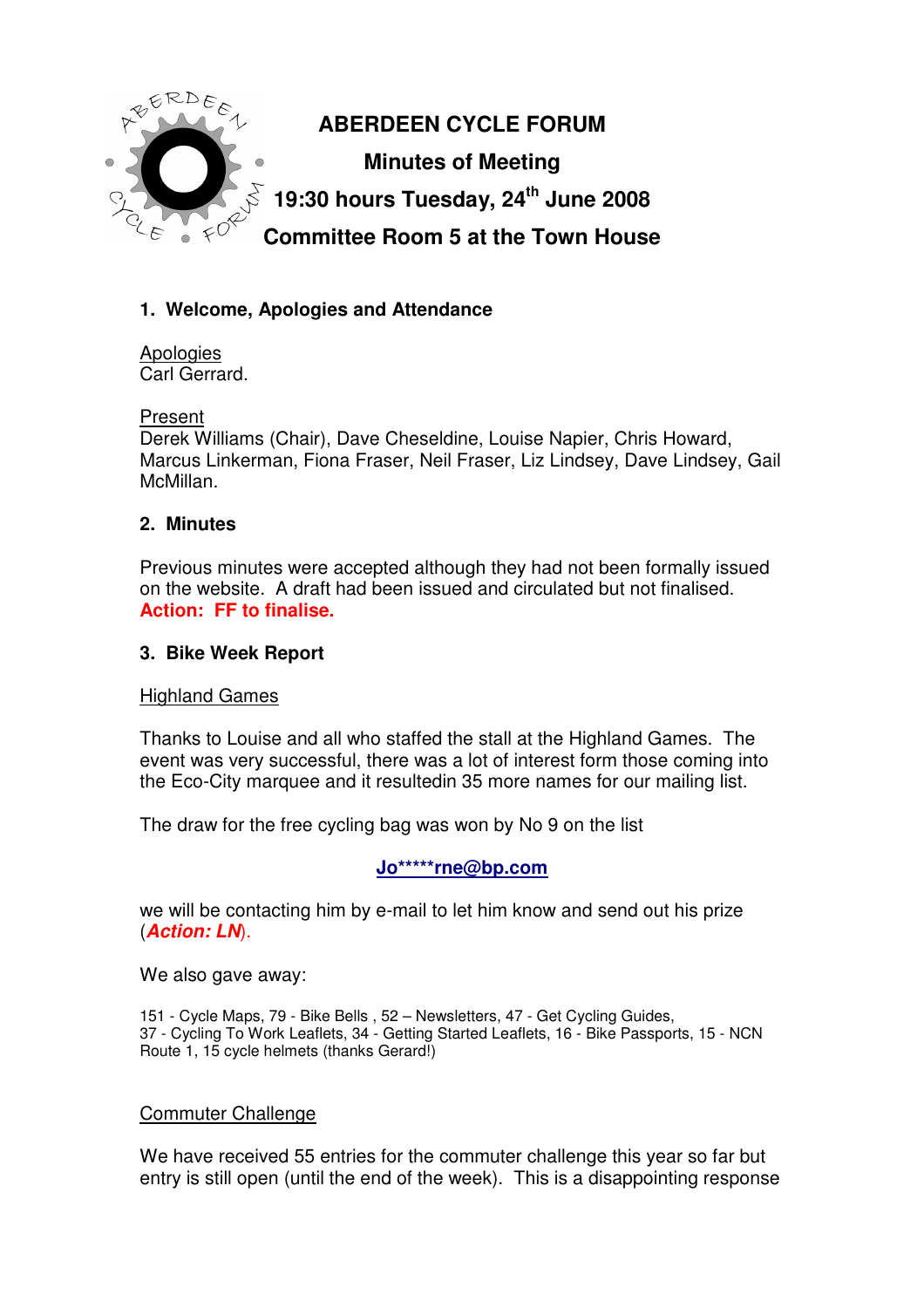in comparison with 2006 when the entries were over 100. There could be several reasons for this, , the advertising was late/last minute and there was less general advertising of the event. This will be reviewed before the challenge is set for next year.

#### **Post Meeting Note** – Final Number of entries : 117

#### Film Night

Excellent turnout, very popular the event was fully booked and a number of people were unable to get in. The capacity of that cinema screen is 65 we may look for one of the larger screens for next year! Belmont manager was contacted following the films and he is keen to help us with our film for next year. Congratulation to Dave and Liz for organising such a successful event. Sponsors: Cycling Scotland agreed to pay the fees for the films but disappointingly did not come to the film showing as promised. NESTRANS will cover the shipping and transportation costs of the film.

#### Try Cycling and CTC rides

Both TryCycling and the usual CTC rides were pubicised for Bike Week. This resulted in a few new faces appearing at the Try Cycling but no change on the CTC rides.

LN mentioned that Cycling Scotland might sponsor a cycle event next year (Contact: Earl Wilkie) if a similar arrangement could be set-up to the rides they organise in Edinburg and Glasgow eg Duthie Park to Ballater out the Deeside line with a bus provided to return cyclists and bikes to Aberdeen at the end. **Action: LN to co-ordinate with CS**.

#### Press Coverage

There were sort pieces in both the Press and Journal and the Evening Express for Bike week, both articles quoted ACF webisite. **Action: CG to check if the number of hits on the website increased as a result**.

#### **3. Consultations/Responses/Plans**

Berryden Corridor – 4 Pre-Consultation workshops were held to discuss the proposed dualling of the road from the CLAN building, heading north past the retail park to the other side of St Machar Drive where the existing road becomes dual carriageway before the fountain (Woodside junction). Forum members attended 3 out of the 4 sessions.

Cycle facilities will be included with the scheme and a 24 hour bus lane was being considered. The final scheme will have to take cyclists into consideration. Formal consultation will follow.

CWSS (Cycling, Walking and Safer Streets) spending priorities 2008-2010 – DW and CG attended a meeting with Graeme Mackenzie and Doug Ritchie of the Roads Department to discuss the budget and spending priorities for the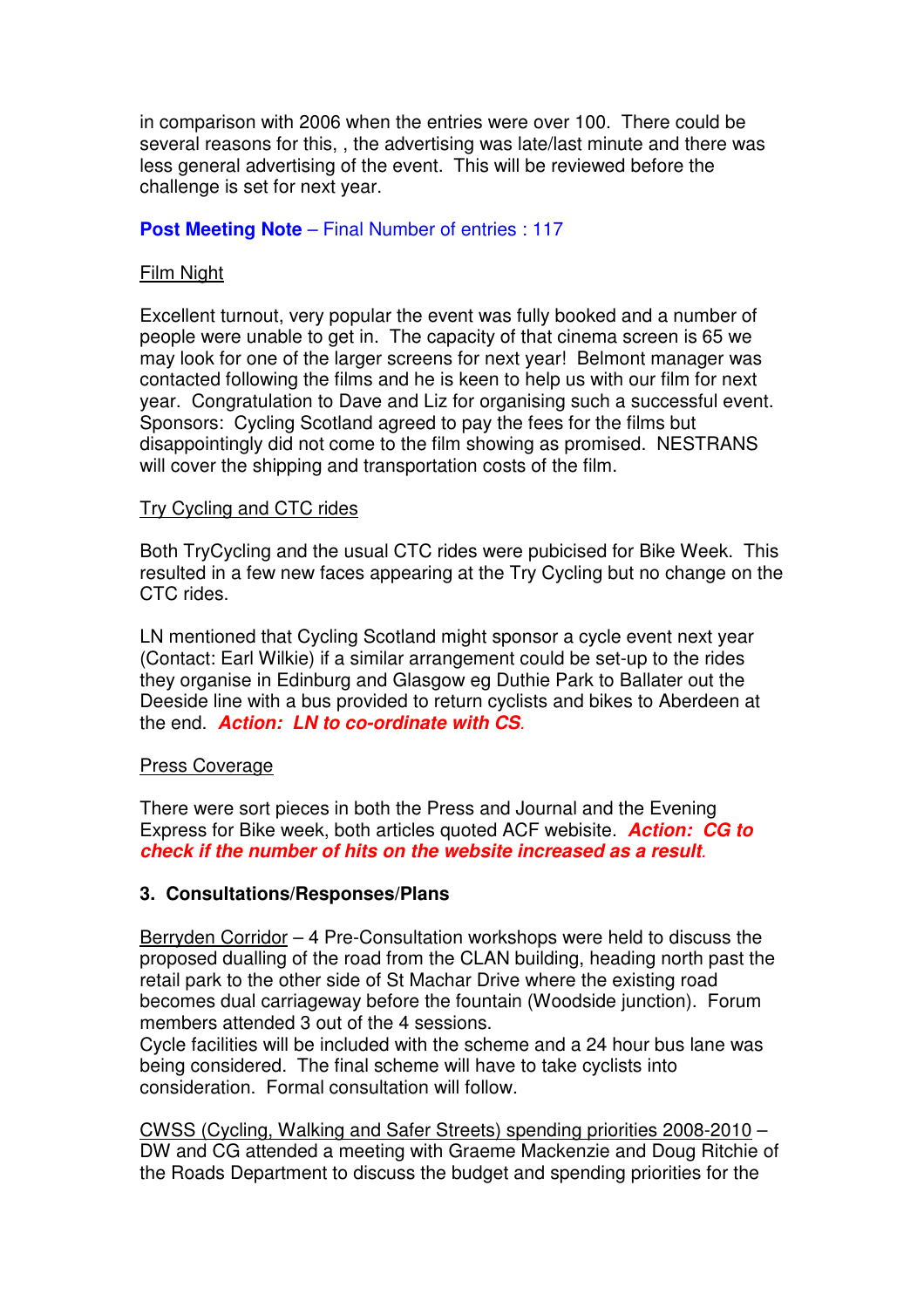period ahead. A list priorities was presented and possible projects which may require 'traffic orders' for next year (eg shared paths, contra flows, ASL, etc). Two Corridors came into focus at the meeting, King Street out to the Exhibition Centre and Union Grove out to the Macaulay Institute. The budget has to be split evenly between the three areas of Aberdeen which is very limiting. Traffic Orders (TRO) will be requested in August for shared paths, contra flows, etc. The CWSS budget will remain in existence for this year and next but it will then end.

We still await progress on installing more cycle parking. Graeme McKenzie agreed to send us the latest schedule of new parking locations.

Cycling Strategy – The National Strategy from the Scottish Government is due to be issued in August, the Local Strategy will follow on from that. . There will be a working group to help develop the strategy. **Action: LN.**

### **5. NCR Route 1 Update**

The Aberdeen section of this route is not goodand requires change, particularly the southern entry to the city. To re-direct the route from the south onto the Deeside line requires the co-operation of both the City and the Shire. **Action: ACF to organise a meeting with Linda (Aberdeenshire Council), Louise Napier, ACF and the CTC to discuss and agree possible routes and future action.**

SUSTRANS have provided funding for the nothern part of NCR1 for next year. Plannning permission is still in process for part of the route, a recent change of ownership of some of the land has delayed matters. This is now designated as a 'core path' which would allow compulsory purchase of land should that be required.

## **6. Tenants Open Day 26th July**

ACF has been invited to take a stall at the Council Tennants Open day in the Music Hall. This event is to give information to new and existing council tenants on services and facilities available in Aberdeen. This event is still worthwhile, so close to the Highland games as it attacts a different range of people. Volunteers for the day: LN, FF, NF, GM, DC, DW.

#### **Post Meeting Note: GM is no longer available due to work constraints**

### **7. Cycling Scotland**

The Cycling Scotland Audit report of local authorities has been issued and Aberdeen fared quite well with a 'co-ordinated approach' to cycling. The results are based on completed questionnaires sent back from the local authorities. There are a series of recommendations for Aberdeen and these will be reported back to the council 'continuous improvement' committee